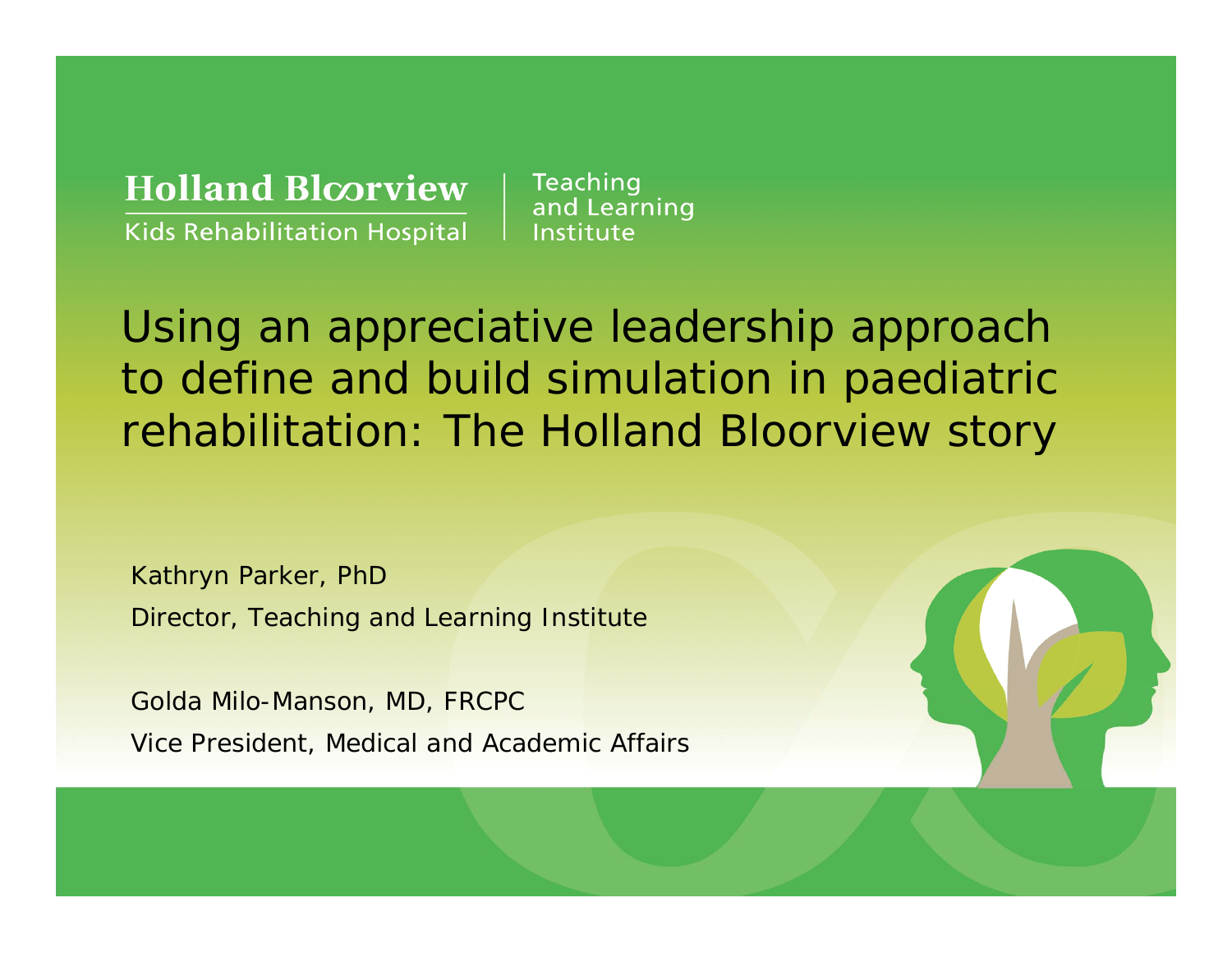## Holland Bloorview Kids Rehabilitation Hospital – Toronto, Ontario, Canada



- Canada's largest children's rehabilitation hospital.
- Vision is to create a world of possibility for kids with disability
- 7,000 children each year (600 inpatient; 58, 000 outpatient visits)
- Fully affiliated with the University of Toronto.

**Holland Bloorview Kids Rehabilitation Hospital** 

Teaching and Learning Institute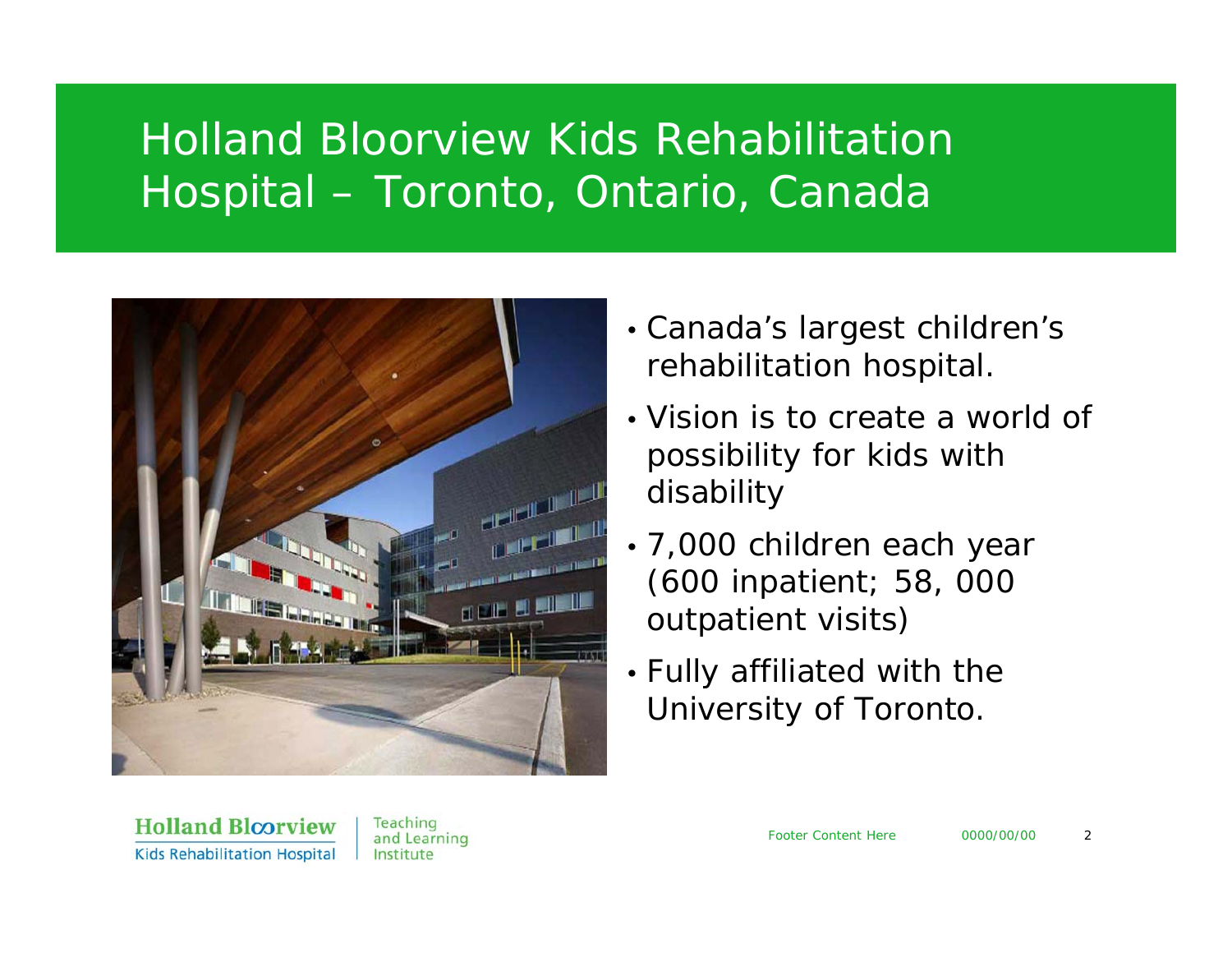### Our opportunity in Simulation

- •Simulation programming in the field of paediatric rehabilitation has yet to be developed.
- •We needed to define simulation in a way that was relevant to Holland Bloorview's context and to engage members of the Holland Bloorview community in the development and growth of this innovation.

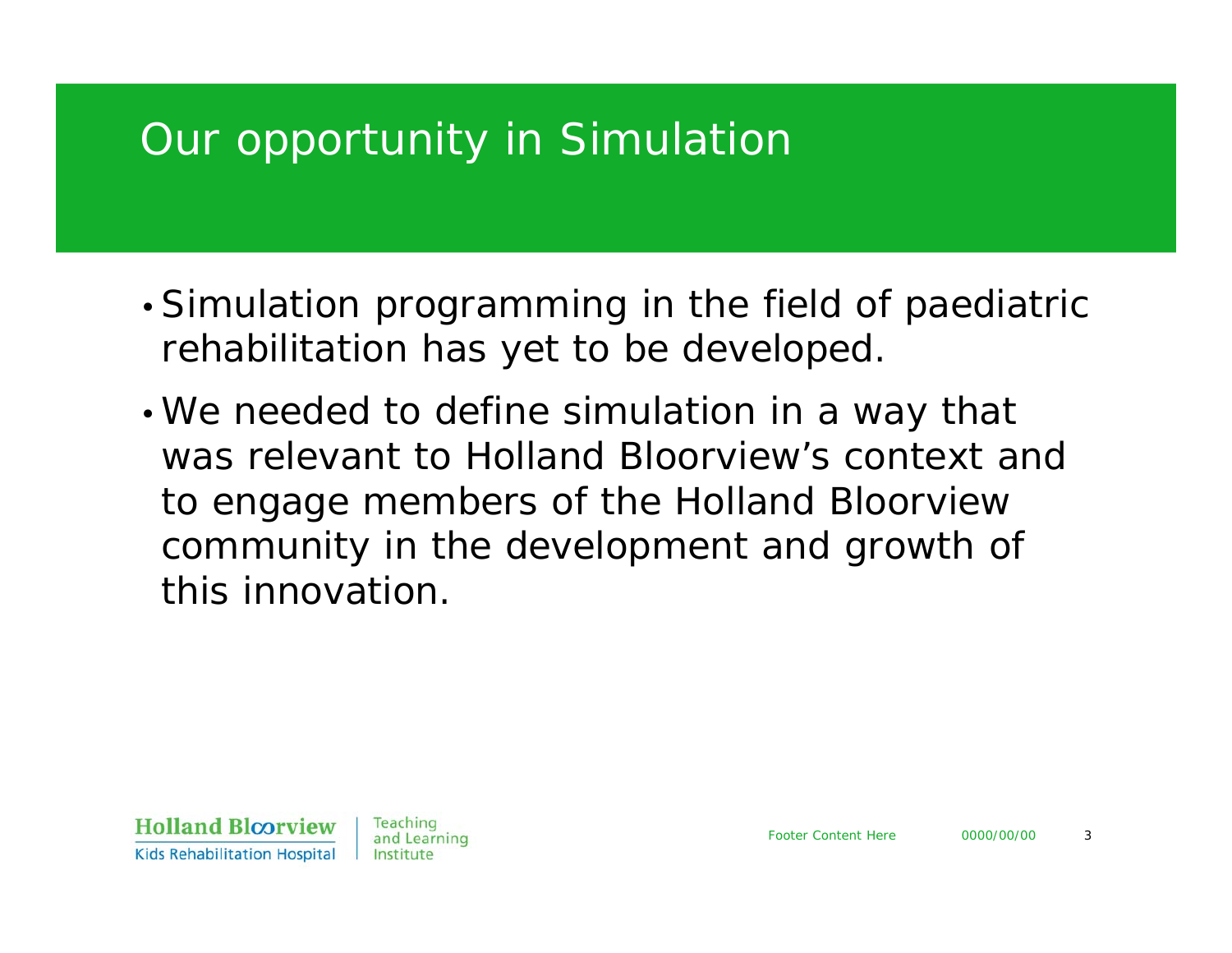# The Leadership Challenge

How do we define simulation in paediatric rehabilitation so that educators and clinical staff can see the relevance and value of simulation to their work at a time of rapid transformational change in client care?

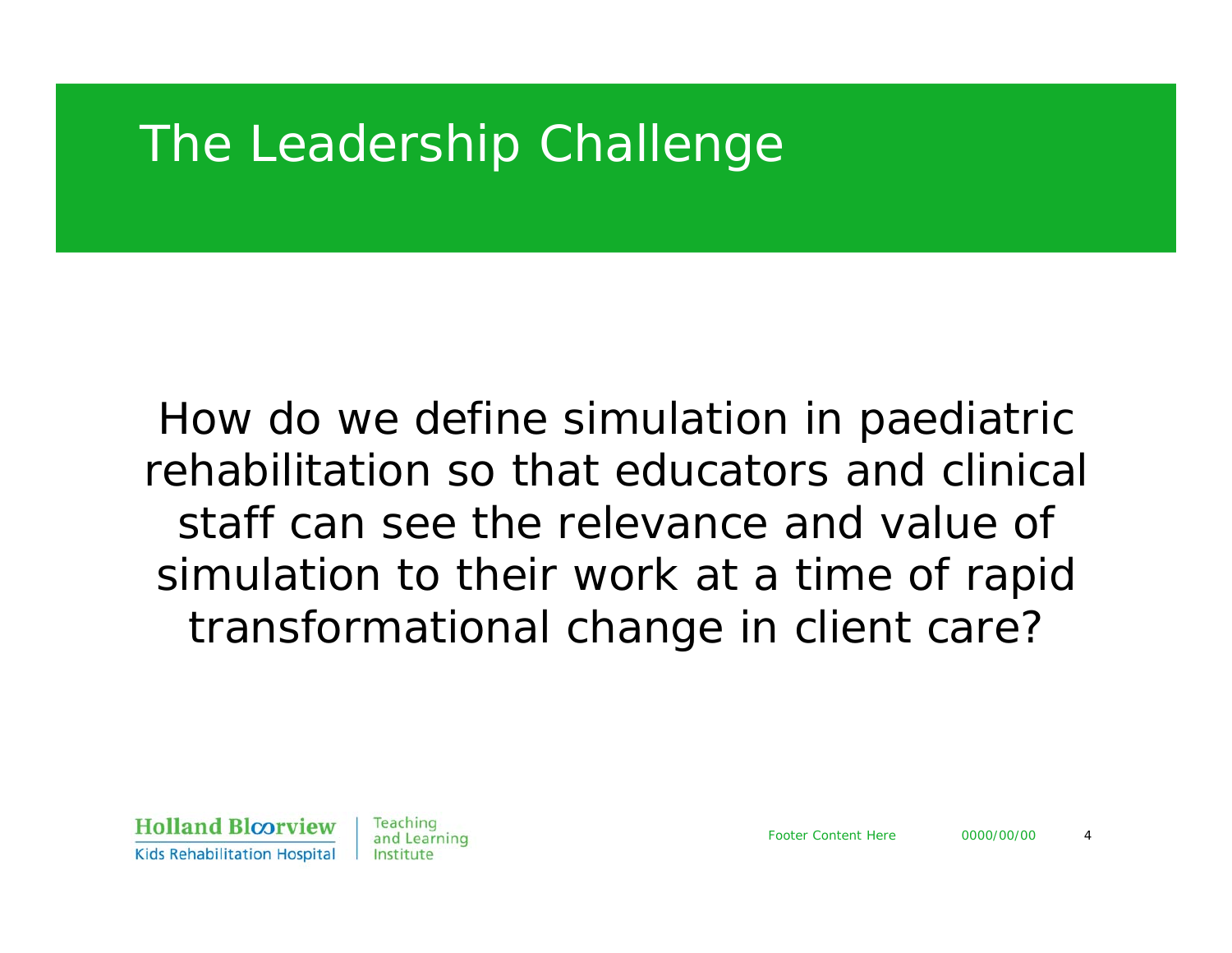### Appreciative Leadership

Whitney D, Trosten-Bloom A, Rader K. *Appreciative leadership: Focus on what works to drive winning performance and build a thriving organization.* New York: Mc Graw Hill; 2010.



•Born from the fields of positivist psychology, sociology and neuroscience, this approach uses 5 core strategies to "mobilize creative potential within an organization".

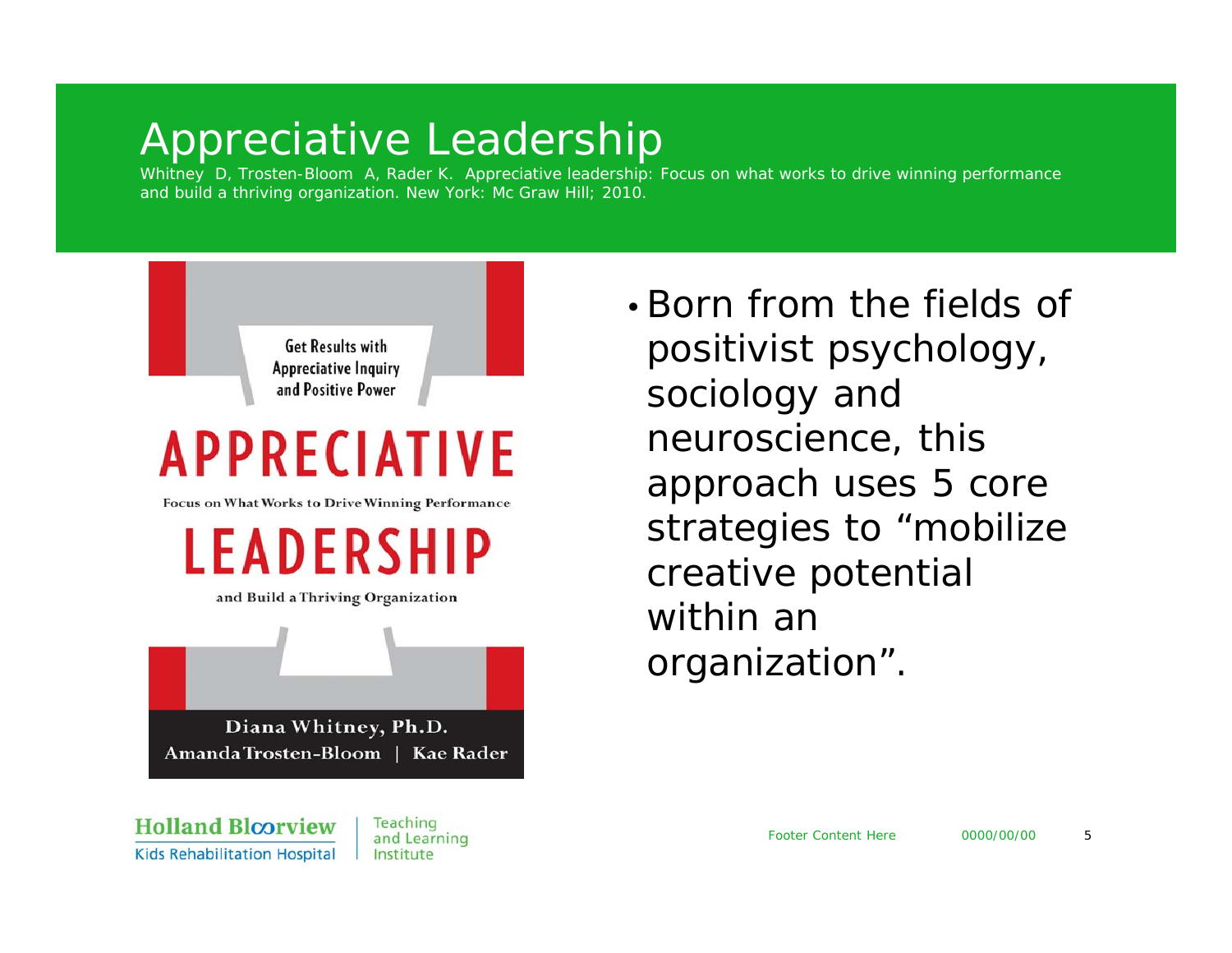### Appreciative Leadership (Whitney, 2010)



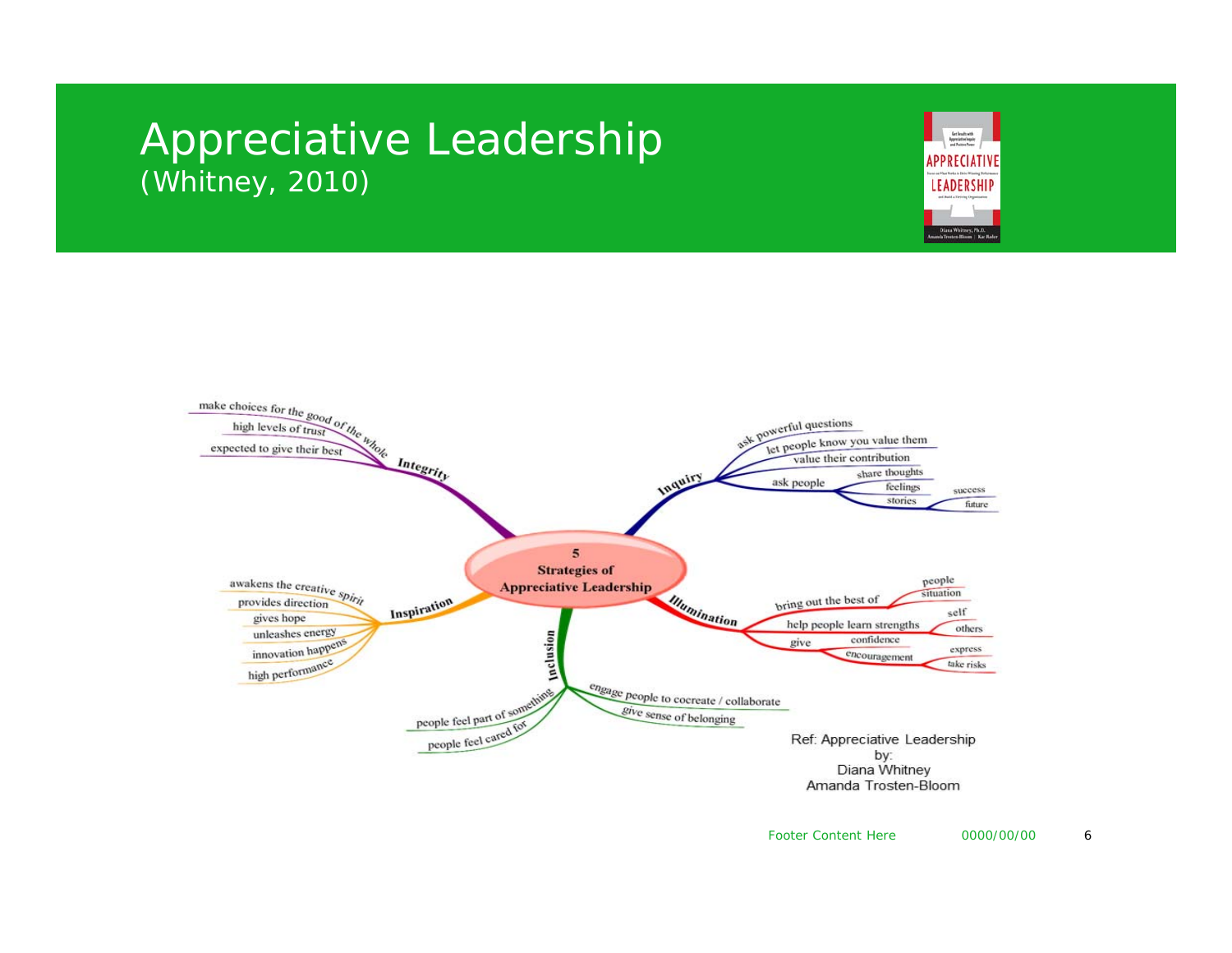# Appreciative Leadership 5 core strategies

| <b>Strategy</b>     | <b>Definition</b>                               | <b>Use</b>                                                                                                                                                                                         |
|---------------------|-------------------------------------------------|----------------------------------------------------------------------------------------------------------------------------------------------------------------------------------------------------|
| <b>Inquiry</b>      | Ask positively powerful questions.              | Interview questions:<br>"Tell me about what you value in<br>your work", "If you had a magic<br>wand to give students the skills for<br>success in this profession, what<br>would those skills be?" |
| <b>Illumination</b> | Bring out the best of people and<br>situations. | Interview questions:<br>"Tell me about the best client<br>encounter you have ever<br>experienced".                                                                                                 |
| <b>Inclusion</b>    | Engage with people to co-author<br>the future.  | Invited multiple perspectives to<br>build our simulation story of the<br>future.                                                                                                                   |
| <b>Inspiration</b>  | Awaken the creative spirit.                     | Built the simulation story for HB.                                                                                                                                                                 |
| <b>Integrity</b>    | Make choices for the good of the<br>whole.      | Ensured that the definition of<br>simulation was grounded in<br>organizational values and<br>principles.                                                                                           |

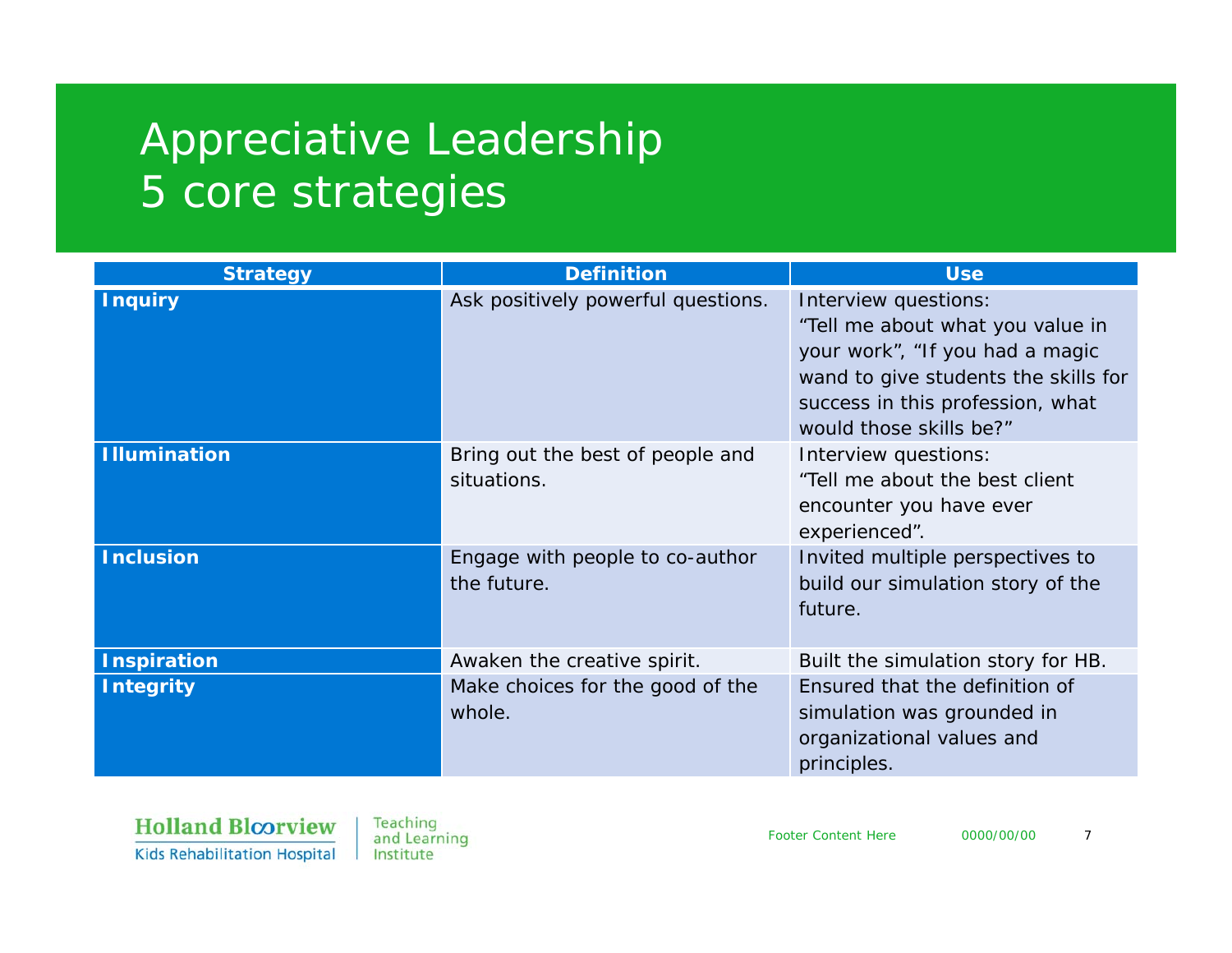### Methodology

- 15 semi-structured interviews with leaders and clinical educators over a period of 4 months.
- Information from the interview notes was summarized and categorized into themes to define simulation.

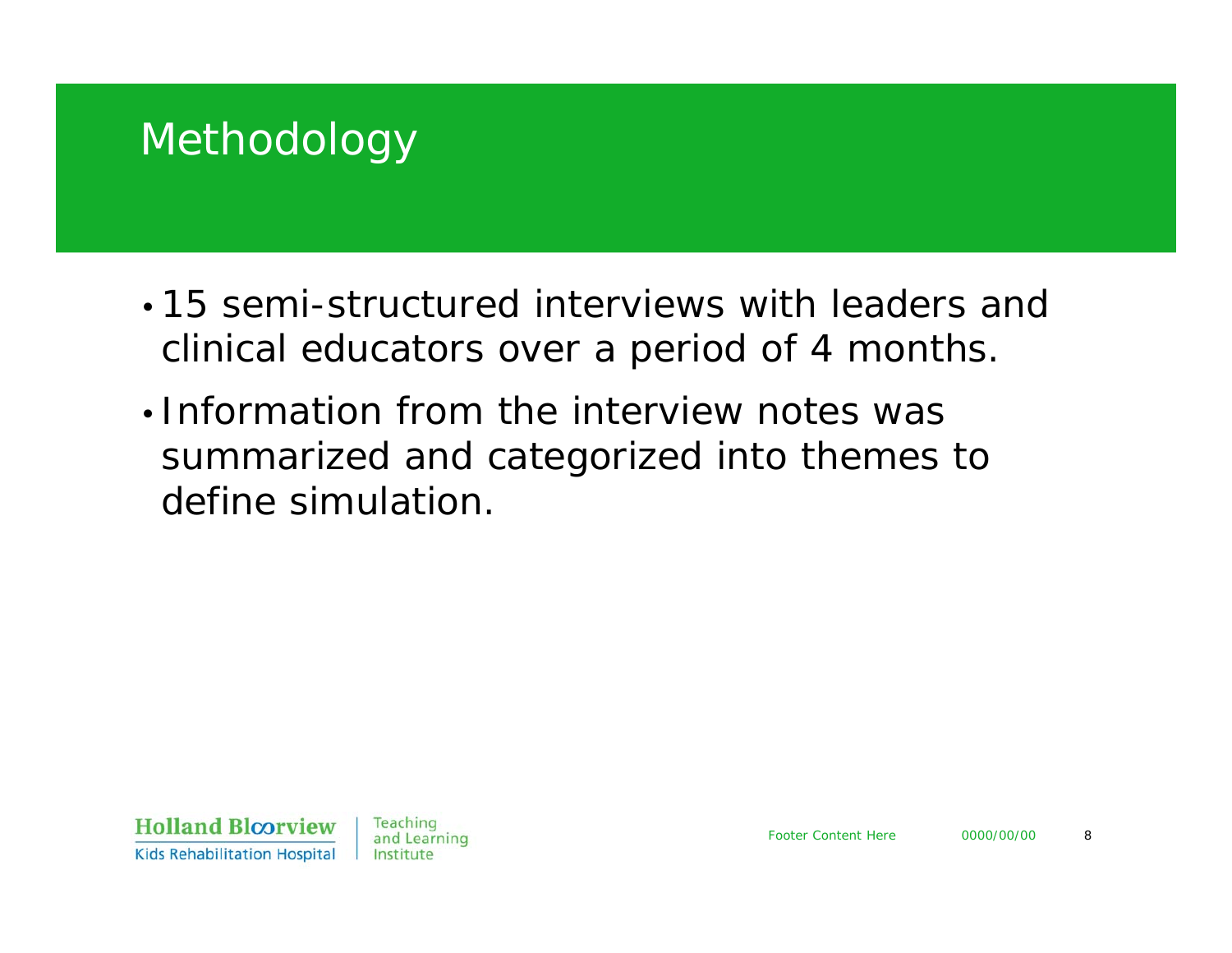### Simulation Program Themes



#### *Client and Family-Centred Care*

**Holland Bloorview Kids Rehabilitation Hospital** 

Teaching and Learning Institute

Footer Content Here0000/00/00 9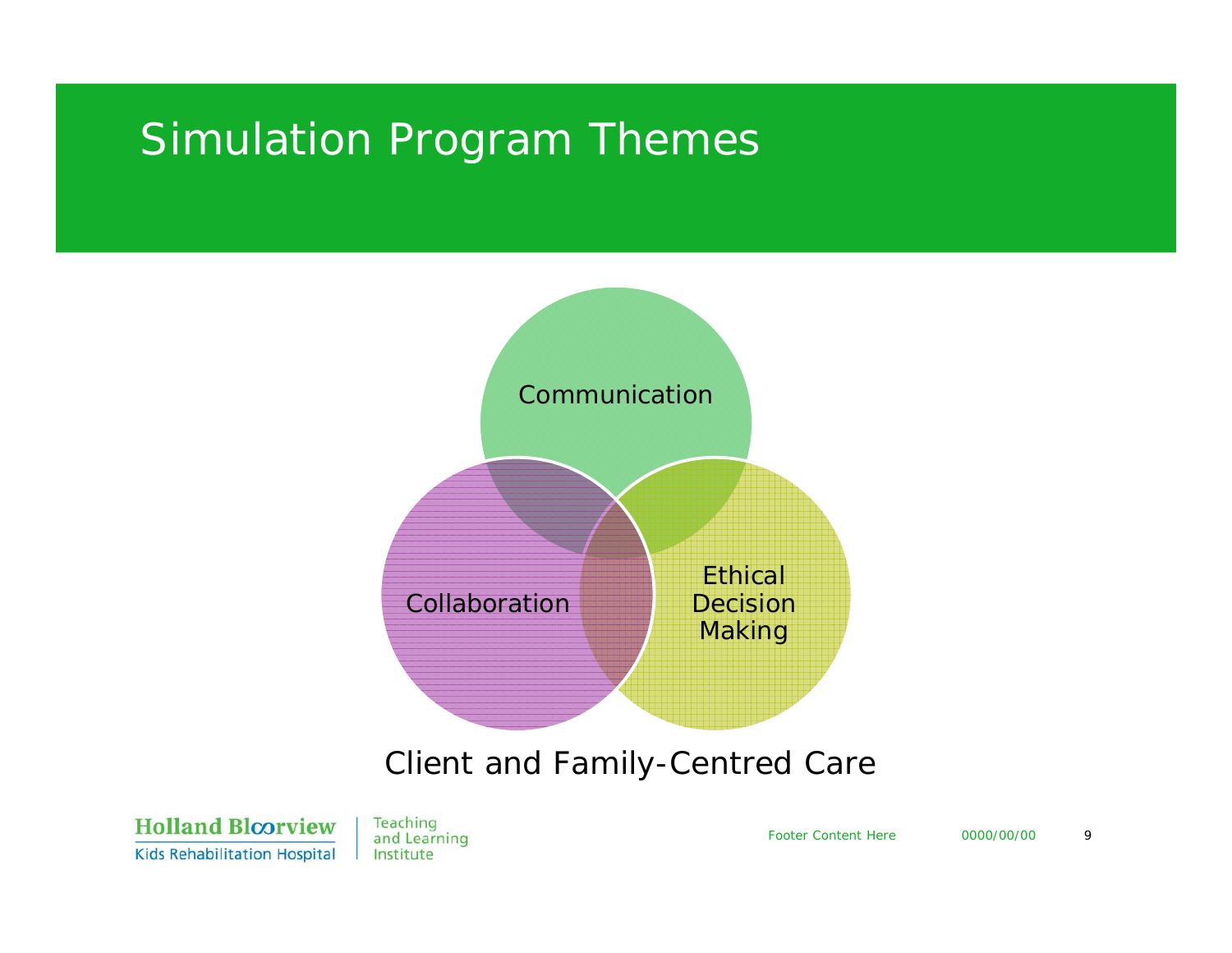# Program Launch Teaching and Learning Day 2012

• Seating Services in a small Southern Ontario Rehabilitation Hospital received a referral to assess for a new wheelchair prescription for a 15 year old, non verbal, ambulatory male.

Client's primary diagnosis was autism and developmental delay. The family was contacted via telephone to set up an appointment and there was nothing untoward brought to the attention of staff. The client's chart was pulled prior to the appointment and the file contained very basic information.

For this seating appointment, the OT and PT have escorted mother and son from the waiting room to the seating clinic room for their scheduled one hour appointment.

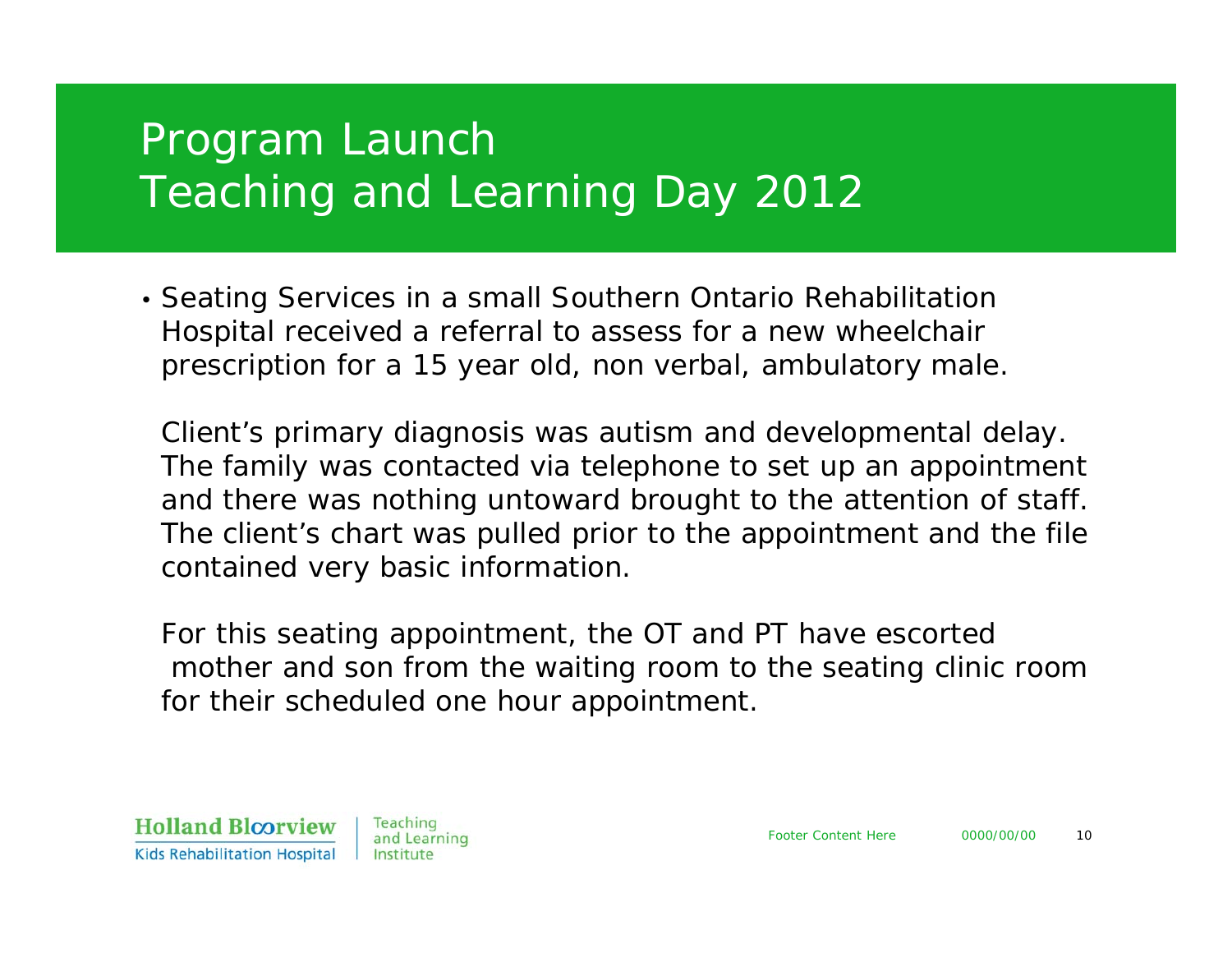### Code White for Autistic Clients



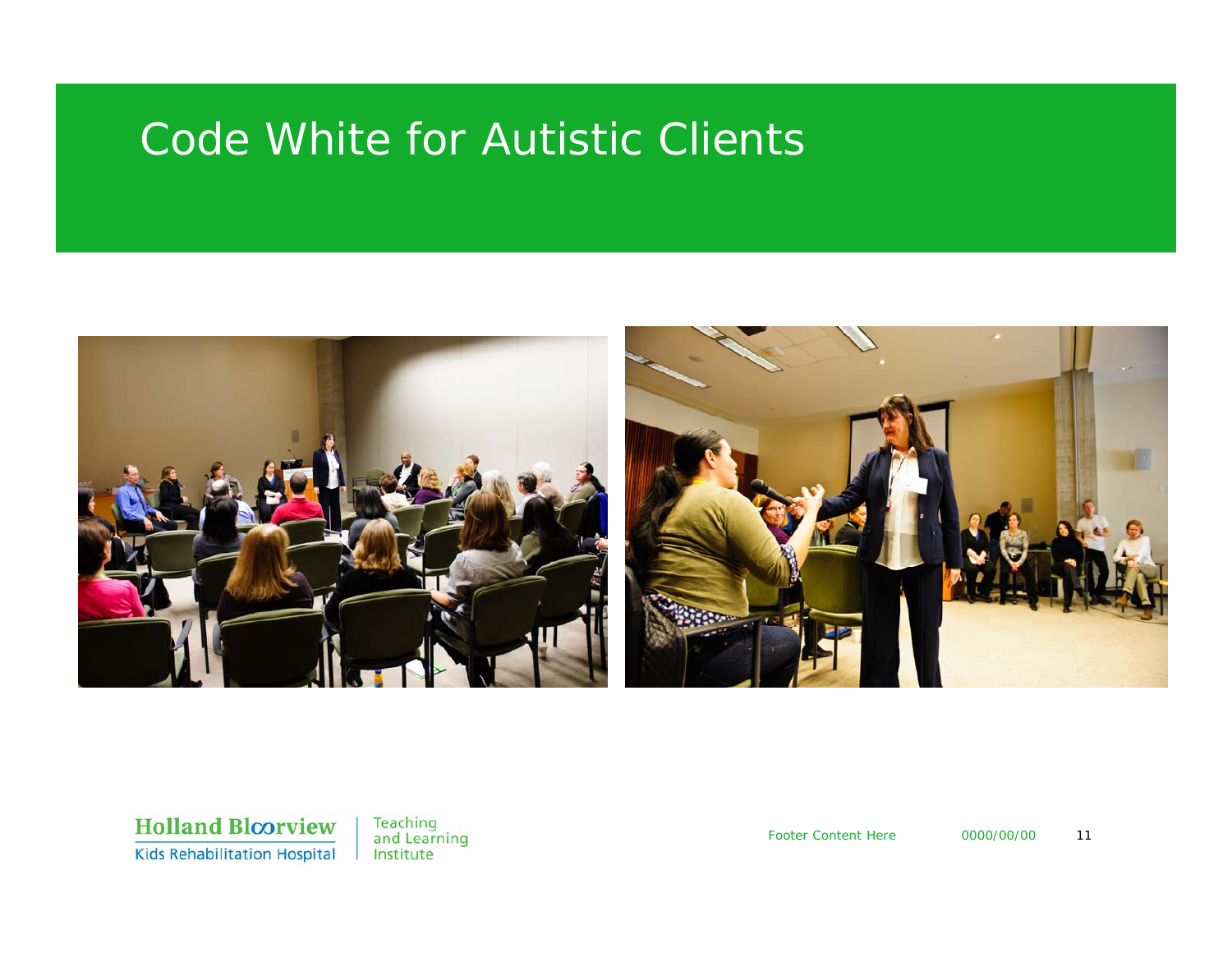| Teaching and Learning Institute Day, March 7, 2012 - Evaluation |                             |                                  |                                   |       |                   |                                         |                                     |  |                                   |       |                   |
|-----------------------------------------------------------------|-----------------------------|----------------------------------|-----------------------------------|-------|-------------------|-----------------------------------------|-------------------------------------|--|-----------------------------------|-------|-------------------|
|                                                                 | <b>Comparative Feedback</b> |                                  |                                   |       |                   |                                         |                                     |  |                                   |       |                   |
|                                                                 |                             | At this moment<br>Prior to today |                                   |       |                   |                                         |                                     |  |                                   |       |                   |
|                                                                 | Strongly                    | disagree disagree agree          | <b>Neither</b><br>disagree<br>nor | Agree | Strongly<br>agree | Questions                               | Strongly<br>disagree disagree agree |  | <b>Neither</b><br>disagree<br>nor | Agree | Strongly<br>agree |
|                                                                 |                             |                                  |                                   |       |                   | a) I can see how simulation             |                                     |  |                                   |       |                   |
|                                                                 |                             | 6%                               | 29%                               | 44%   | 6%                | could be useful in my work.             |                                     |  |                                   | 38%   | 62%               |
|                                                                 |                             |                                  |                                   |       |                   | b) I am able to describe what           |                                     |  |                                   |       |                   |
|                                                                 |                             |                                  |                                   |       |                   | simulation is to a colleague or         |                                     |  |                                   |       |                   |
|                                                                 | 3%                          | 12%                              | 41%                               | 32%   |                   | friend.                                 |                                     |  |                                   | 12%   | 50%               |
|                                                                 |                             |                                  |                                   |       |                   | c) I would recommend using              |                                     |  |                                   |       |                   |
|                                                                 |                             | 12%                              | 26%                               | 44%   | 3%                | simulation to others.                   |                                     |  |                                   | 29%   | 71%               |
|                                                                 |                             |                                  |                                   |       |                   | d) I am interested in using             |                                     |  |                                   |       |                   |
|                                                                 |                             | 3%                               | 32%                               | 38%   | 9%                | simulation in my work.                  |                                     |  | 3%                                | 32%   | 62%               |
|                                                                 |                             |                                  |                                   |       |                   | e) I am interested in learning          |                                     |  |                                   |       |                   |
|                                                                 |                             | 3%                               | 21%                               | 32%   |                   | 26% more about simulation               |                                     |  | 3%                                | 29%   | 65%               |
|                                                                 |                             |                                  |                                   |       |                   | f) I am interested in building          |                                     |  |                                   |       |                   |
|                                                                 |                             | 3%                               | 26%                               | 38%   |                   | 15% my skills in simulation             |                                     |  |                                   | 24%   | 76%               |
|                                                                 |                             |                                  |                                   |       |                   | g) I consider simulation as a           |                                     |  |                                   |       |                   |
|                                                                 |                             |                                  |                                   |       |                   | valid way to contribute to the          |                                     |  |                                   |       |                   |
|                                                                 |                             | 3%                               | 29%                               | 38%   |                   | academic agenda for the<br>12% hospital |                                     |  | 3%                                | 24%   | 74%               |
|                                                                 |                             |                                  |                                   |       |                   | h) I can see how simulation             |                                     |  |                                   |       |                   |
|                                                                 |                             |                                  |                                   |       |                   | could be used in my                     |                                     |  |                                   |       |                   |
|                                                                 |                             |                                  |                                   |       |                   | department, program or                  |                                     |  |                                   |       |                   |
|                                                                 |                             | 6%                               | 32%                               | 35%   | 6%                | service.                                |                                     |  | 3%                                | 38%   | 59%               |
|                                                                 |                             |                                  |                                   |       |                   | i) I can see how simulation             |                                     |  |                                   |       |                   |
|                                                                 |                             |                                  |                                   |       |                   | could be used in other                  |                                     |  |                                   |       |                   |
|                                                                 |                             |                                  |                                   |       |                   | departments, programs or                |                                     |  |                                   |       |                   |
|                                                                 |                             |                                  | 29%                               | 41%   | 9%                | services at Holland Bloorview           |                                     |  | 3%                                | 35%   | 62%               |
| Total number of workshop<br>respondents                         |                             |                                  |                                   |       | 34                |                                         | <b>Footer Content Here</b>          |  | 0000/00/00                        | 12    |                   |
|                                                                 |                             |                                  |                                   |       |                   |                                         |                                     |  |                                   |       |                   |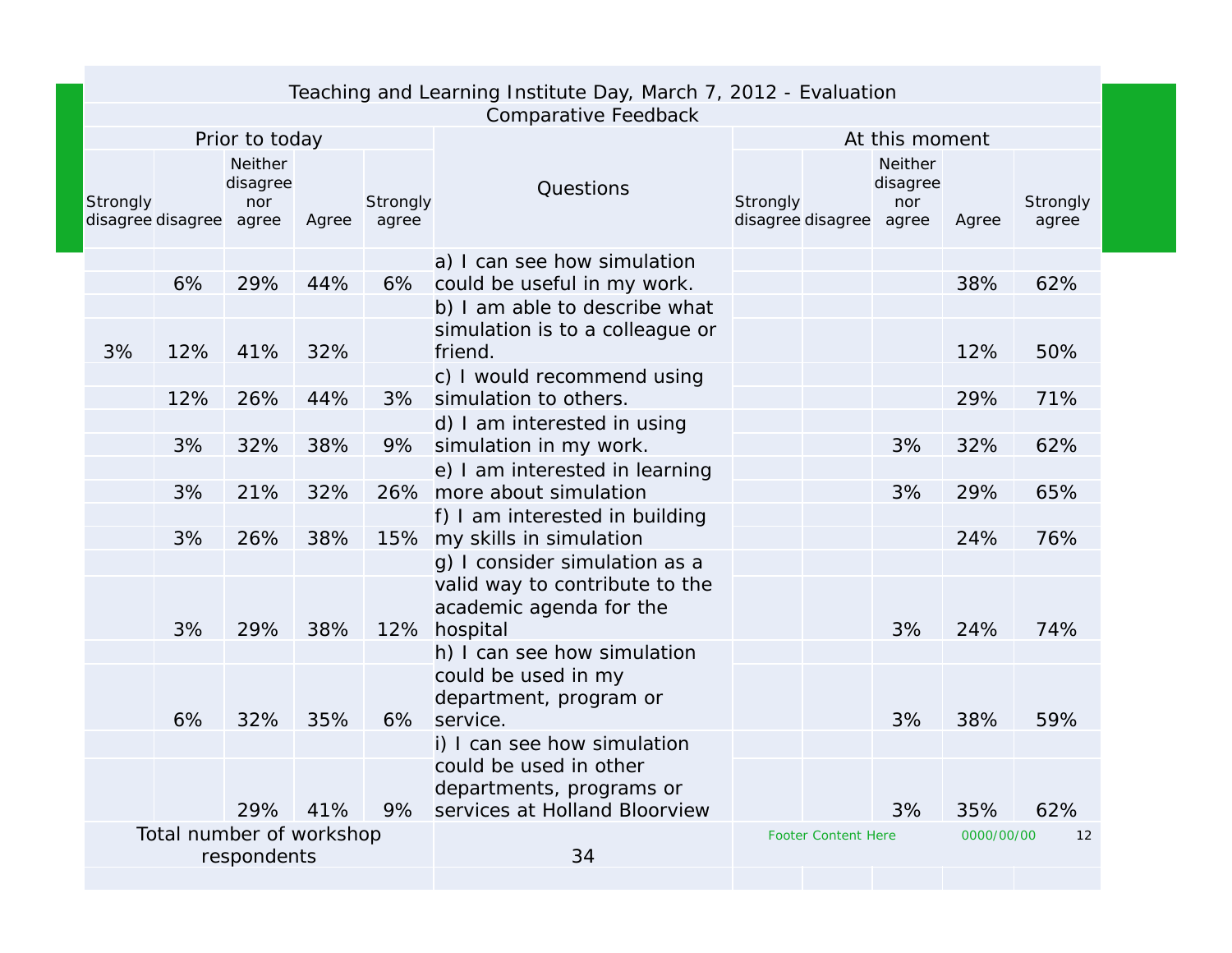# What are we noticing within the system about simulation at Holland Bloorview?

| <b>Strategy</b>                         | <b>Definition</b>                               | <b>Use</b>                                                                                                                            |
|-----------------------------------------|-------------------------------------------------|---------------------------------------------------------------------------------------------------------------------------------------|
| <b>Inquiry</b>                          | Ask positively powerful questions.              | Interview questions:<br>"Where are you noticing energy for<br>simulation in the system? Who is<br>displaying this energy?"            |
| <b>Illumination</b>                     | Bring out the best of people and<br>situations. | Interview questions:<br>"Tell me about the best simulation<br>encounter you have ever<br>experienced".                                |
| <b>Inclusion</b>                        | Engage with people to co-author<br>the future.  | Invited multiple perspectives to<br>continue our simulation story of<br>the future.                                                   |
| <b>Inspiration</b>                      | Awaken the creative spirit.                     | What has been our simulation<br>story in the last year. What are we<br>noticing that we need to<br>incorporate into our future story? |
| <b>Integrity</b>                        | Make choices for the good of the<br>whole.      | Ensured that the definition of<br>simulation continues to be aligned<br>with organizational values and<br>principles.                 |
| $T$ $T$ $T$ $T$ $T$ $T$ $T$ $T$ $T$ $T$ |                                                 |                                                                                                                                       |

**Holland Bloorview Kids Rehabilitation Hospital** 

Teaching and Learning Institute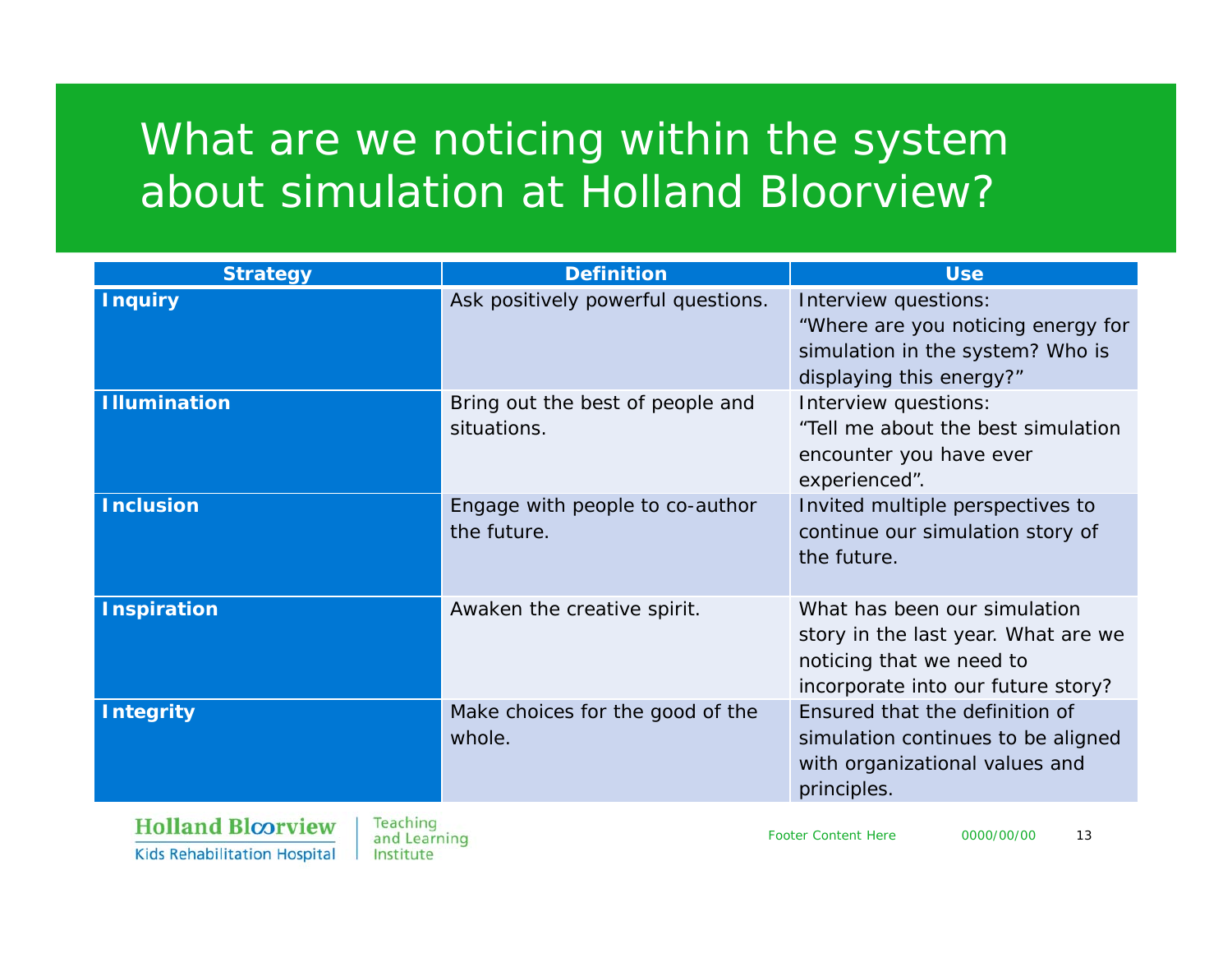### What are we noticing in the system? What's next for Simulation at Holland Bloorview?

- High energy and interest in simulation. Continue to build capacity by nurturing internal champions.
- Use of simulation as a mandatory component of education around organizational change efforts (Ambulatory Electronic Health Record).
- Emergence of a Special Interest Group for Simulation.
- Strategic partnerships with University of Toronto and the Ontario Network for Simulation (Capacity Building)

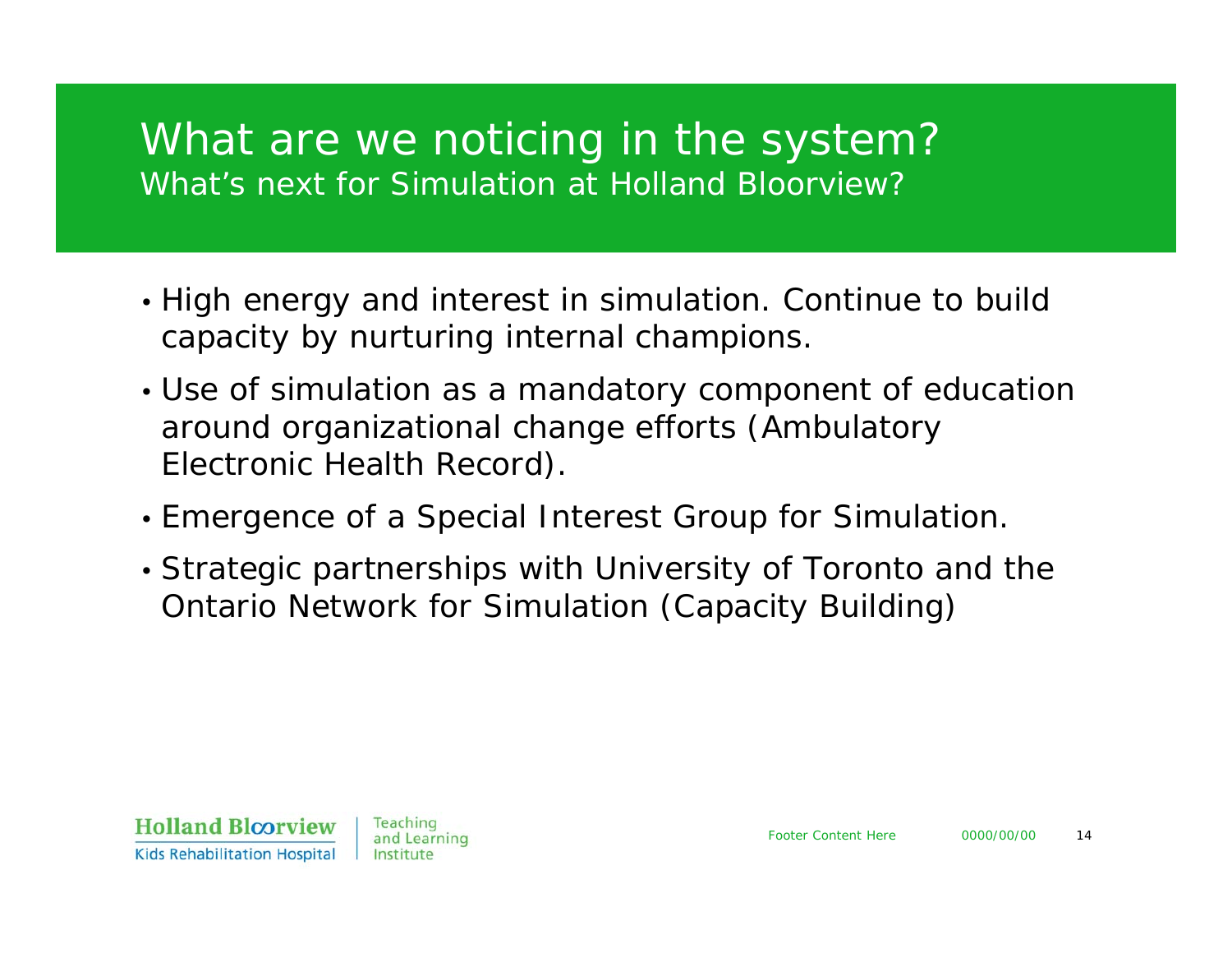### **Conclusions**

- Fostered collaboration across groups
- Built positive energy for simulation
- Helped to the system to co-create a simulation program reflective of organizational values and principles.
- Able to identify current and future champions of simulation which will aid in building capacity for simulation across the organization.